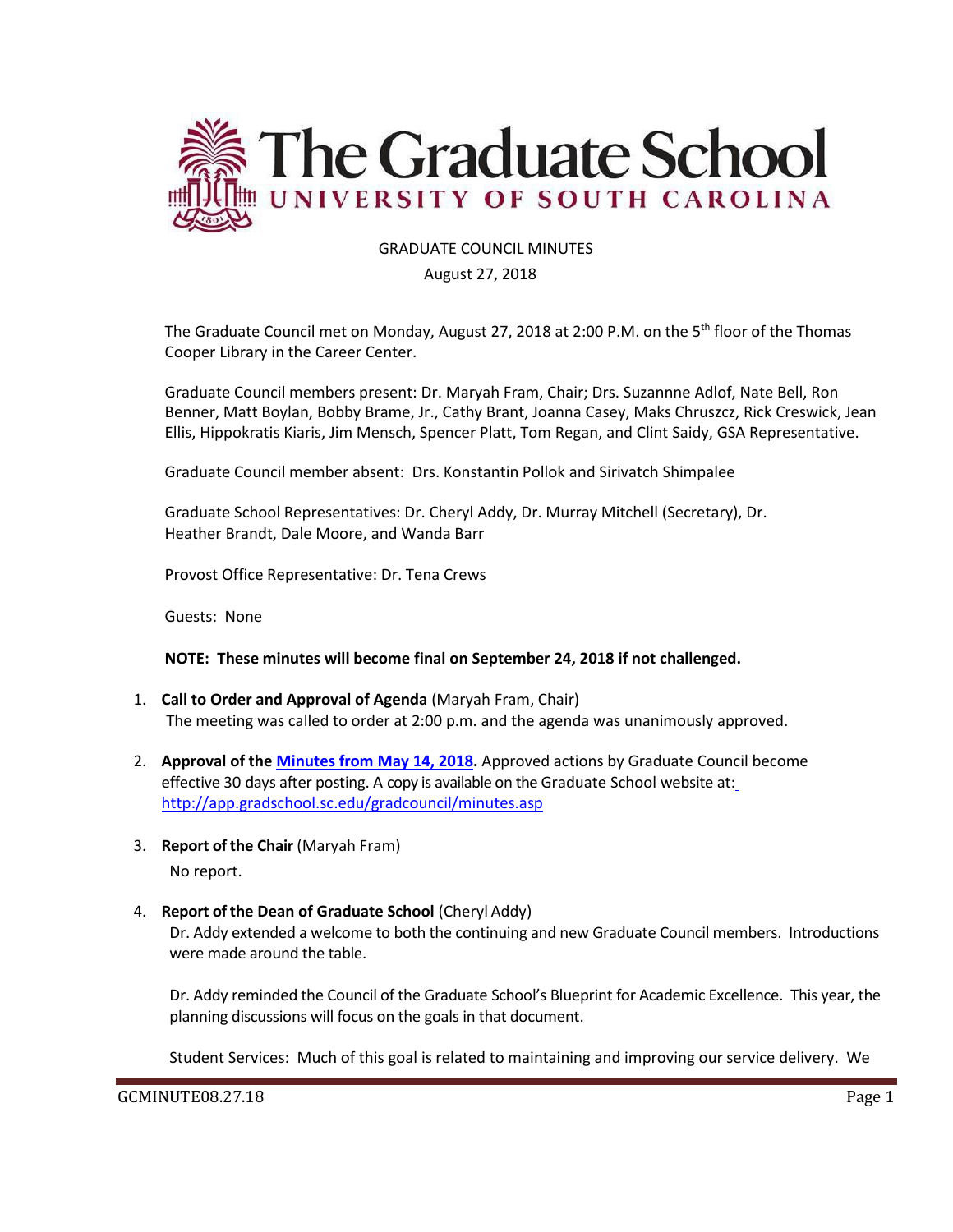are in the process of updating CollegeNet to include more functionality for student recruitment activities and student progression. The goal is to replace the current functions of GMS. As we go forward, we will be inviting a few graduate directors and staff coordinators to help us assess our "business rules" so that we are as efficient as possible in the new system. If anyone has a particular interest in this endeavor, please let her or Dr. Murray Mitchell know.

Academic enrichment and professional development: She's very pleased that Dr. Heather Brandt has agreed to expand her efforts in the Graduate School. Based on response last year, there is a demand for expanding professional development offerings. We are also working with the Graduate Student Association (GSA) and hopefully with the Black Graduate Student Association as well—both to coordinate activities when appropriate and to hear the concerns and needs of the students as we plan future activities. She announced that since the Grace Jordan McFadden Professors Program is coming more under the auspices of the Graduate School that we will be supporting that initiative as well.

The Graduate School is looking at its' communication and marketing material broadly from the perspective of potential students. We are also trying to address how we can make information more easily accessible to our current students, graduate faculty and others within our community. In our attempt to do this, there will be a Graduate School Extravaganza on Friday, August  $31<sup>st</sup>$  at the Russell House from 9am to noon. In addition, there will be an Open House in the Graduate School's new home in the Hipp Building next Friday, September 7th. We will also be announcing a fall meeting for graduate directors and program coordinators shortly. She will continue to work with offices across campus to elevate the visibility of graduate education and of the needs of our graduate students.

## 5. **Report of the Secretary of the Graduate Council** (Murray Mitchell)

Dr. Mitchell acknowledged the support of the Career Center for their willingness to work with us to provide this space for meetings of the Graduate Council. It is his hope this is a central location that is convenient for all who have Graduate business.

At our May meeting of the 2017-2018, we acknowledged the end of terms of service for several members and welcomed new members who were able to join us. There was one additional position for which he had not secured final approval that he asked for support by required vote: Spencer Platt (Educational Leadership and Policies) – Unanimous support by vote.

There are several committees that will have business before them. Each of these committees must have a Council member as chair. Other members of the committee may be either Council members, or, qualified graduate faculty elsewhere at the university. If anyone is interested in serving and/or chairing any of these committees, please feel free to send him an email and he will be in touch very soon. Committees include:

- 1. Academic Policy and Practices Committee (default chair is our vice chair: Tom Regan).
- 2. Fellowships and Scholarships Committee
- 3. Science, Math, and Related Professional Programs Committee (Rick Creswick?)
- 4. Humanities, Social Sciences, Education and Related Professional Programs Committee (Cathy Brant?)
- 5. Grievances, Appeals and Petitions Committee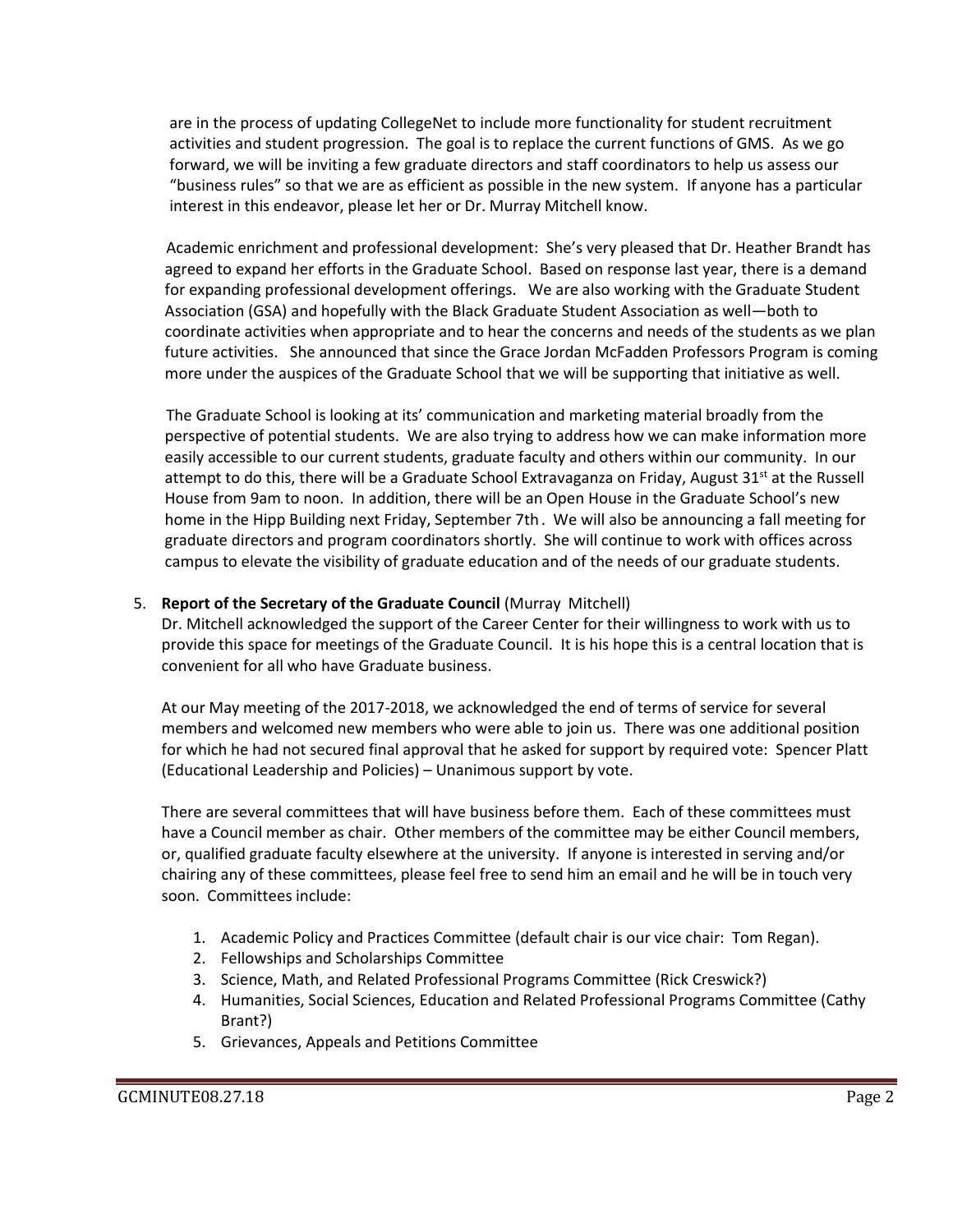We came across an issue late in the summer in regard to how students taking fewer than 6 hours if a GA; fewer than 9 hours if not a GA, and how students are billed for their health insurance. The issue appears to coincide with a change in the vendor providing health care. The problem for students was that the charges could not be added to the student's bill (helpful for financial aid purposes), and had, instead, to be paid 'out of pocket.' He reached out to Student Health and with the assistance of Deborah Weaver in that office and Libby Cross in the Graduate School, he believes they found a workable solution for most of the students impacted. There may remain a few who are still working through this issue.

In the process, he found yet another instance where the interests of Graduate Students remains, if not invisible, unrepresented by an advisory group making decisions with a substantive impact on the lives of graduate students. The quest for such representation continues.

The visibility of our own new location is challenging. Our building is often identified as the Close-Hipp building. We are in the Hipp side of the building which is only identified as such from the parking lot side of the building where there is no entrance. At the entrance on the street side of the building, the letters indicate the Close building. We are working on making the location of our new home more visible.

Regarding proposals Special Topics Courses, he has shared in the past that this process is problematic. He receives hard copies in campus mail, hand delivered variations, and emails embedded in questions about other items. Sometimes these are originals, occasionally they are duplicates that have arrived in another format, some with appropriate signatures and documentation, others with neither. With the assistance of Tena Crews and Geniese James, we are hoping to create an alternative submission process that will allow us to track submissions to see where it has 'stopped' along the way. His hope is that when we can identify signatory authority along the way, just as in APPS, that those signatures will indicate required pieces are attached before forwarding. If materials are not in order, they will be returned to sender. The process will then be slower for implementation rather than faster.

On a related note, remembering that Special Topics Course proposals are not intended to be a way around proposing a new course. Rather, it is an excellent mechanism to take advantage of a current event, the expertise of a visiting scholar, or an experimental offering of a possible addition to regular course offerings.

## 6. **Report on Professional Development** (Heather Brandt)

### **Scholarly Initiatives:**

A welcome reception was held on August 23 to recognize graduate students who are part of the Graduate School's scholarly initiatives. This includes Presidential Fellows, Bridge Humanities Corps, Graduate Civic Scholars, and Grace Jordan McFadden Professors Program.

• Presidential Fellows

The Presidential Fellowship program is the University of South Carolina's most prestigious university-wide award for promise of excellence at the graduate level. This program is unique among peer institutions for its reach across disciplines and focus on professional development and cultivating connections across degree programs. To date, 182 students from 38 academic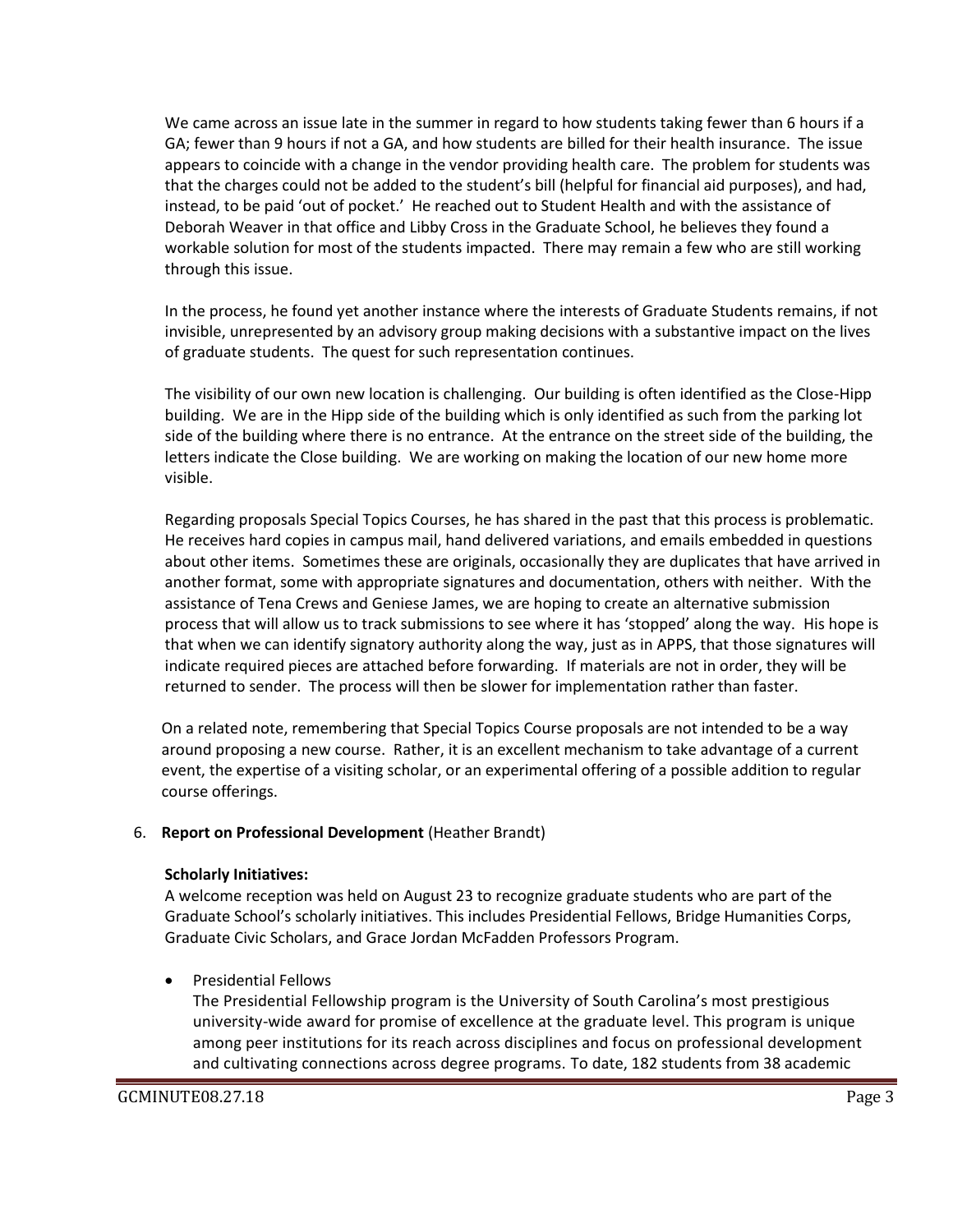programs in nine colleges have participated. In 2018-2019, 64 Presidential Fellows from 35 academic programs in eight colleges will participate in the program, including nine new Fellows.

• Bridge Humanities Corps

The Bridge Humanities Corps, in partnership with the College of Arts and Sciences and the Office of the Provost, aims to provide advanced doctoral students and newly minted PhDs with advanced training in humanities programming and professional development. Corps members are also responsible for teaching sections of the innovative Social Advocacy and Ethical Life course (SAEL 200) or Carolina Core equivalent requirement for undergraduates. In addition, Corps members receive pedagogical training and professional development programming. To date, 23 newly minted PhDs and ABDs from seven academic programs have participated. This is the third year of the Bridge Humanities Corps, and we have four newly minted PhDs and four ABD members.

• Graduate Civic Scholars Program

The Graduate Civic Scholars Program is an innovative professional development opportunity for master's and doctoral students who are interested in community and public engagement and action-based research. The program provides opportunities for interdisciplinary research, involvement in social justice initiatives, and an enhanced understanding of the role of scholarship in addressing societal needs. To date, 45 students from 26 academic programs have participated. This is the fourth year of the program, and we have 12 Scholars representing five colleges. The program is co-directed by Dr. Lucy Ingram in health promotion, education, and behavior and Dr. Allison Marsh in history.

• Grace Jordan McFadden Professors Program

The Grace Jordan McFadden Professors Program is an initiative that recruits and prepares underrepresented minorities to become college and university professors. The initiative aims to promote and increase diversity in the professoriate. This program is led by Dr. Johnnie McFadden and Mrs. Rhittie Gettone. At this time the Graduate School is providing support for the program and working to understand the transition into the Graduate School's scholarly initiatives.

Please feel free to contact Dr. Heather Brandt with any questions.

# **#GRADprofdev Professional Development Programming:**

Professional development programming for fall 2018 is being finalized over the next two days and will be circulated to all graduate students and posted on Graduate School social media. Offerings in fall will include Shut Up and Write with the Writing Center, Start Smart with the Student Success Center, Writing Your Teaching Philosophy with the Center for Teaching Excellence, a webinar on using LinkedIn with the Career Center, and more. Contact Dr. Heather Brandt with any questions.

# **CGS PhD Career Pathways:**

In fall 2018, we will survey graduate alumni from selected doctoral degree programs who obtained doctoral degrees between July 1-June 30 for 2002-2003, 2009-2010, and 2014-2015. The survey will go live in mid-September. We may be following up with participating departments for updated email information. Contact Dr. Heather Brandt with any questions.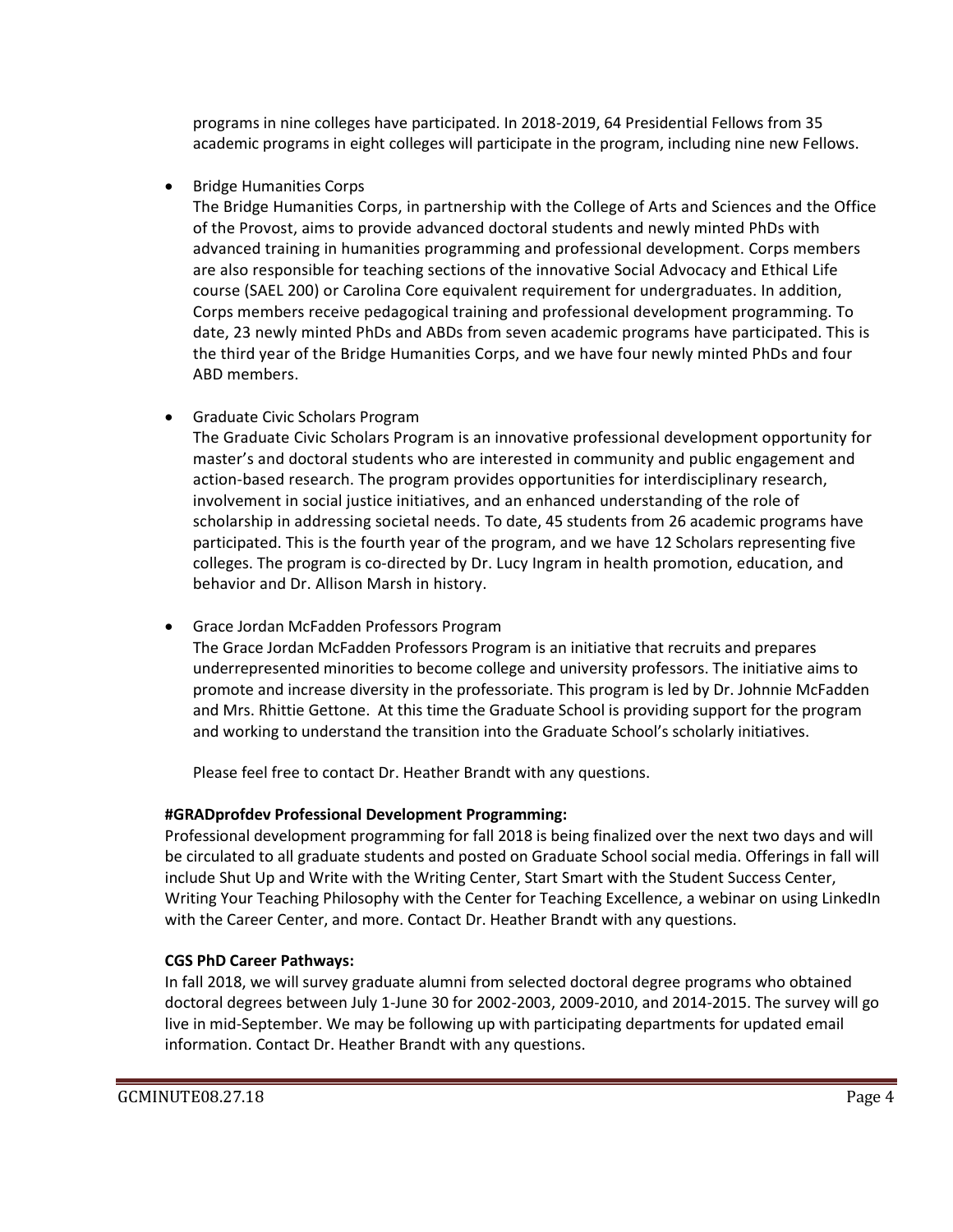#### **Graduate School Communication:**

We are in the process of employing a strategic plan for communication by the Graduate School. Currently, we are reviewing and editing the Graduate School website. Guidelines on communicating through listservs and other mechanisms by the Graduate School are forthcoming. Contact Dr. Heather Brandt with any questions.

### 7. **Report of the Graduate Student Association Representative** (Clint Saidy)

Mr. Saidy reported that the Graduate Student Association was thankful to Dean Addy and the Graduate School for the role they played in getting the health insurance subsidy doubled for the graduate assistants who have health insurance through USC. GSA is trying to be more visible on campus. They were invited to a few departments on campus to take part in their orientations to speak to students about GSA (Social Work and a department in Public Health). He hopes that this number will increase in the future semesters.

A "welcome back" event is planned for Thursday, 8/30/18, at 6pm at the Hickory Tavern. Everyone is welcomed to attend.

They are participating in the Graduate School Extravaganza on Friday, 8/31/18, in hopes of letting the graduate students know more about what GSA does.

The first president cabinet meeting will take place on Friday, 8/31/18 at 5pm in the Student Government office.

The GSA met with Steve Beckham, the UofSC's lobbyist in Washington last week about taking a group of graduate students to Washington, DC, to learn more about the graduate students' interest.

- 8. **Report of the Academic Policy and Practices Committee** (Tom Regan) No report.
- 9. **Report of the 500/600 Level Courses, Distributed Learning and Special Topics Courses** (Murray Mitchell)

This report is presented to Council for informational purposes only; no action is necessary.

### **500/600 Level Courses**

**ANTH 518** (3) Visual Cultures (Course Change Proposal: Fall 2019) **ITEC 584** (3) Hospitality and Tourism Technology (Delete Course; Fall 2019) **ELCT 533** (3) System Health Management (New Course Proposal: Fall 2018) **EMCH 550** (3) Introduction to Nuclear Safeguards (New Course Proposal: Fall 2018)

### **Distributed Learning Proposals**

**EDEX 643** (3) Social/Emotional Development and Guidance for Young Children with Developmental Delays (New Course Proposal: Spring 2018).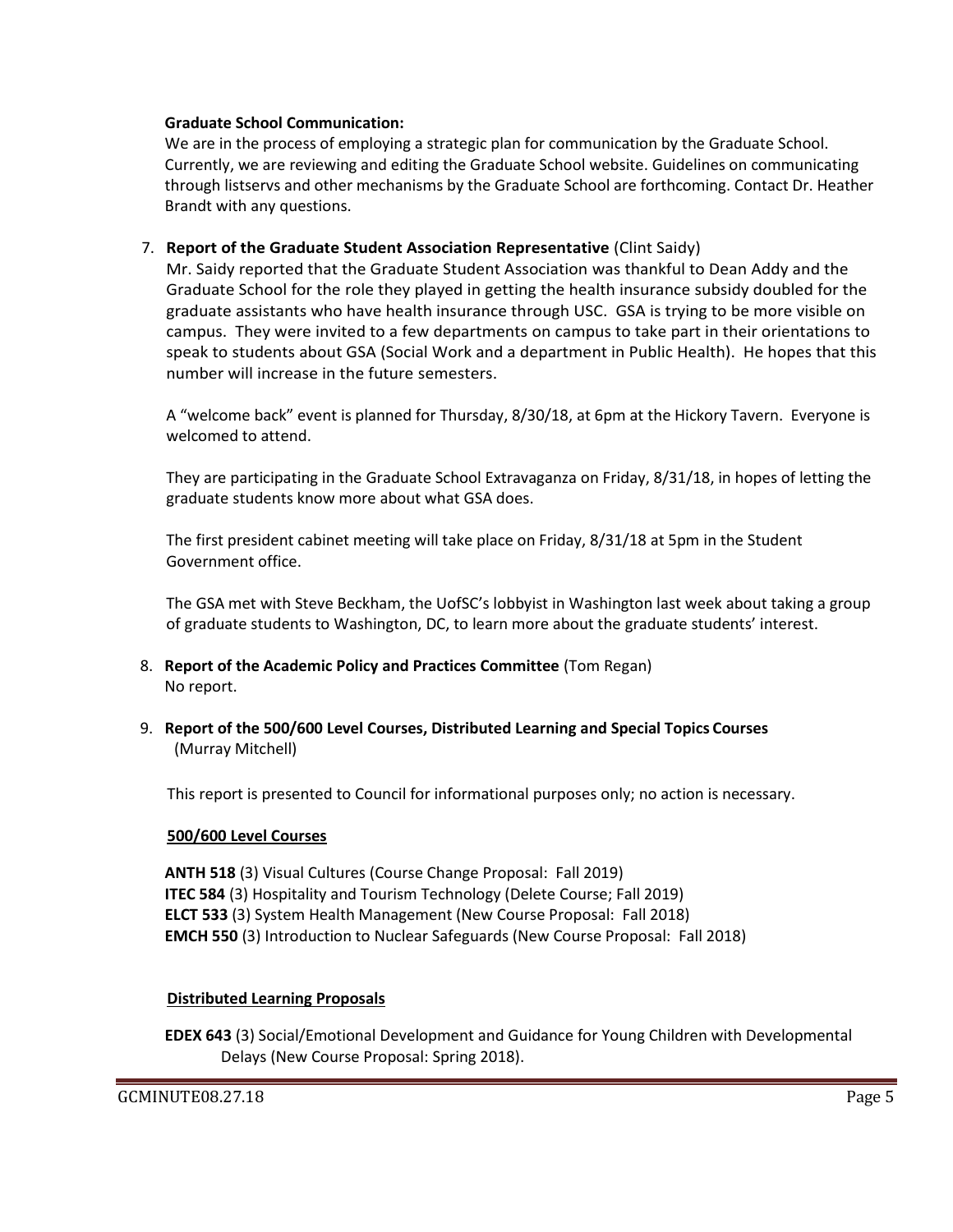**ELCT 891** (3) Engineering System Health Management (Fall 2018)

## **Special Topics Courses**

**BADM 790** (3) Recruitment (Fall 2018) **BADM 790** (3) Strategic Dealmaking (Summer 2018) **BMEN 589** (3) Advanced Biomechanics (Fall 2018) **BMEN 589** (3) Data Analytics for Biomedical Engineers (Fall 2018) **BMEN 589** (3) Macro/Nanofuidics Lab-on-a-Chip (Fall 2018) **CSCE 790** (3) Introduction to Software Analysis (Fall 2018) **CSCE 790** (3) Machine Learning Systems (Fall 2018) **CSCE 790** (3) Millimeter-wave Networking and Applications (Fall 2018) **EDUC 632** (3) Relationship-Based Caregiving: Principles for Infant/Toddler Care (Summer 2018) **EDUC 632** (1) Secondary Internship Seminar 1 (3 sections; Fall 2018) **ELCT 559** (3) FEEDER: Power Generation, Operation, and Control (Fall 2018) **ELCT 891** (3) Engineering System Health Management (Fall 2018) **ELCT 891** (3) Nanostructured Magnetic Materials and Devices in Engineering (Fall 2018) **ELCT 891** (3) Wide Bandgap Semiconductors for Radiation Detection (Fall 2018) **EXSC 555** (3) Perceptual-Motor Development in Young Children (Fall 2018) **EDFI 845** (3) Qualitative Case Study (Fall 2018) **EDUC 632** (1 or 3) Essential Topics in Applied Behavior Analysis (Summer 2018) **ENHS 793** (3) Bioinformatics and Computational Biology (Fall 2018) **EXSC 555** (3) Principles of Neurorehabilitation (Fall 2018) **ITEC 590** (3) Emerging Information Technology Trends (Fall 2018) **JOUR 790** (3) Corporate Communication for Engineering Managers (3 sections; Fall 2018) **JOUR 790** (3) Corporate Social Responsibility (Fall 2018) **MATH 788** (3) Computational Number Theory (Fall 2018) **RUSS 598** (3) Homer in Russia (Fall 2018) **SOWK 768** (3) Professional Development-Bridge (Summer 2018)

## 10. **Associate Graduate Faculty Nominations** (Murray Mitchell)

| Name:    | <b>Andrew White (PhD)</b> |
|----------|---------------------------|
| Program: | Anthropology              |
| Term:    | Fall 2018 - Fall 2024     |

*This nomination received unanimous support by the Graduate Council.*

- 11. **Fellowships and Scholarships Committee**  None
- 12. **Report of Science, Math, and Related Professional Programs Committee** (Rick Creswick)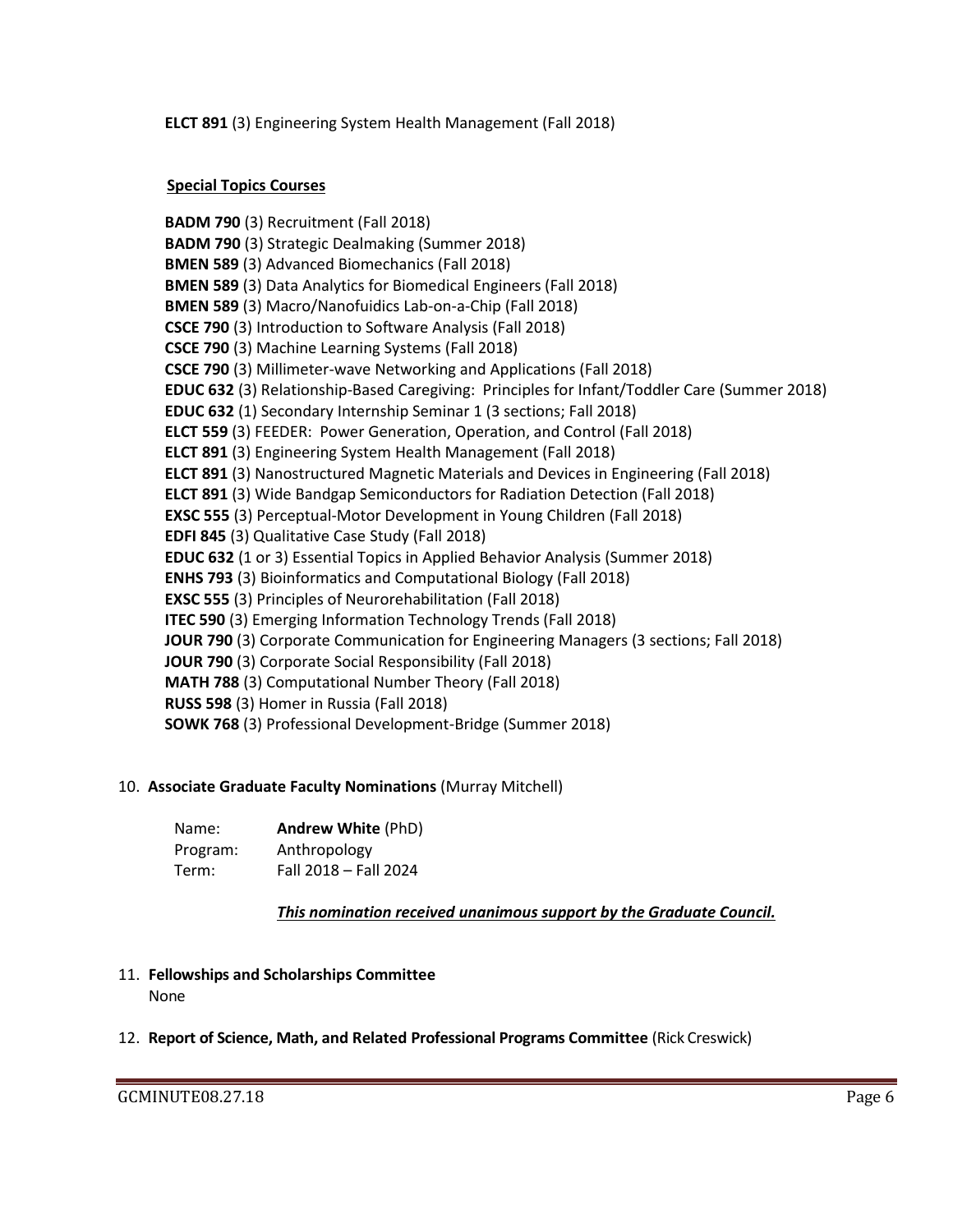Below is a list of proposals reviewed by the Committee. Each curricular action can be viewed at this Public Agenda review site:

### <https://www.sc.edu/programproposal/agenda/?id=48&code=GCO>

At this Public Agenda link, the individual proposals are not live-linked, but agenda items are listed in alphabetical order. To view the full proposals, GC members and Committee Chairs still need to go to the Committee Review site, and filter for "Committees", then for the "Committee" called "Added to Grad Council agenda."

None at this time.

13. **R**epor**t of the Humanities, Social Sciences, Education, and Related Professional Programs Committee**  (Cathy Brant)

Below is a list of proposals reviewed by the Committee. Each curricular action can be viewed at this Public Agenda review site:

## <https://www.sc.edu/programproposal/agenda/?id=48&code=GCO>

At this Public Agenda link, the individual proposals are not live-linked, but agenda items are listed in alphabetical order. To view the full proposals, GC members and Committee Chairs still need to go to the Committee Review site, and filter for "Committees", then for the "Committee" called "Added to Grad Council agenda."

None at this time.

- 14. **Report of the Grievances, Appeals and Petitions Committee**  None
- 15. **Other Committee Reports** None
- 16. **Old Business** None
- 17. **New Business** None
- 18. **Good of the Order** None

### 19. **Adjournment**

GCMINUTE08.27.18 Page 7